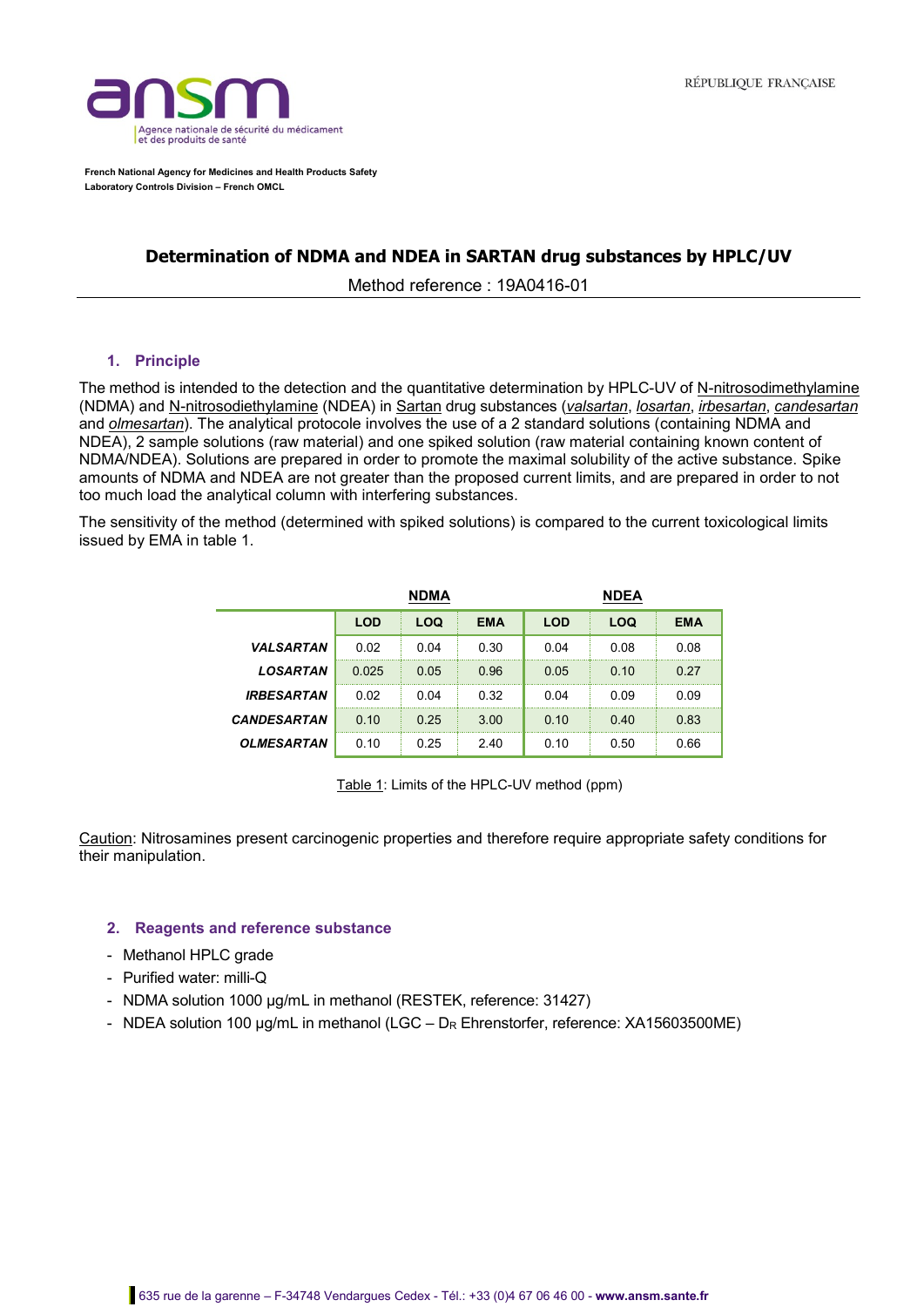## **3. Chromatographic system**

- Liquid chromatograph equipped with UV-VIS Detector
- Analytical column: Inertsil ODS-3, 4.6 x 250 mm, 5 µm
- Column temperature: 30 °C
- Detection: 228 nm
- Flow rate: 1.0 mL/min
- Injection volume : 50 μL
- Mobile Phase A: methanol, water (35:65 *V/V*)
- Mobile Phase B: water, methanol (25:75 *V/V*)
- Run Time:  $35 \text{ min}$  (NDMA RT =  $3.8 \text{ min}$ , NDEA RT =  $8.0 \text{ min}$ )
- Gradient elution :

| Time (min) | Mobile Phase A (% V/V) | Mobile Phase B (% V/V) |  |  |
|------------|------------------------|------------------------|--|--|
| $0 - 5$    | 100                    |                        |  |  |
| $5 - 10$   | $100 \rightarrow 0$    | $0 \rightarrow 100$    |  |  |
| $10 - 25$  |                        | 100                    |  |  |
| $25 - 27$  | $0 \rightarrow 100$    | $100 \rightarrow 0$    |  |  |
| $27 - 35$  | 1በበ                    |                        |  |  |

The gradient elution is run in order to flush the column with a high ratio of methanol therefore avoiding the presence of unexpected peaks on following chromatograms.

## **4. Preparation of solutions**

Solutions are prepared in low-actinic glassware.

- **Dilution solvent:** methanol, water (35:65 *V/V*)

### - **Standard solutions:**

### Stock solution NDMA (2.5 µg/mL):

Accurately transfer 250 uL of the commercial NDMA solution (1000 ug/mL) into a 100 mL volumetric flask and make up to volume with methanol. The solution is stored at 2-8°C.

### Stock solution NDEA (2.5 µg/mL):

Accurately transfer 250 µL of the commercial NDEA solution (100 µg/mL) into a 10 mL volumetric flask and make up to volume with methanol. The solution is stored at 2-8°C.

### Suitability solution (NDMA/NDEA = 5 ng/mL):

Accurately transfer 0.25 mL of stock solution NDMA and 0.25 ml of stock solution NDEA into a 125 mL volumetric flask and make up to volume with the dilution solvent.

### Standard solution 1 for assay (NDMA/NDEA = 10 ng/mL):

Accurately transfer 0.5 mL of stock solution NDMA and 0.5 ml of stock solution NDEA into a 125 mL volumetric flask and make up to volume with the dilution solvent.

### Standard solution 2 for the preparation of spiked solution (NDMA/NDEA =  $25$  ng/mL):

Accurately transfer 0.25 mL of stock solution NDMA and 0.25 ml of stock solution NDEA into a 25 mL volumetric flask and make up to volume with the dilution solvent.

Other concentrations of standard solution may be obtained from stock solutions.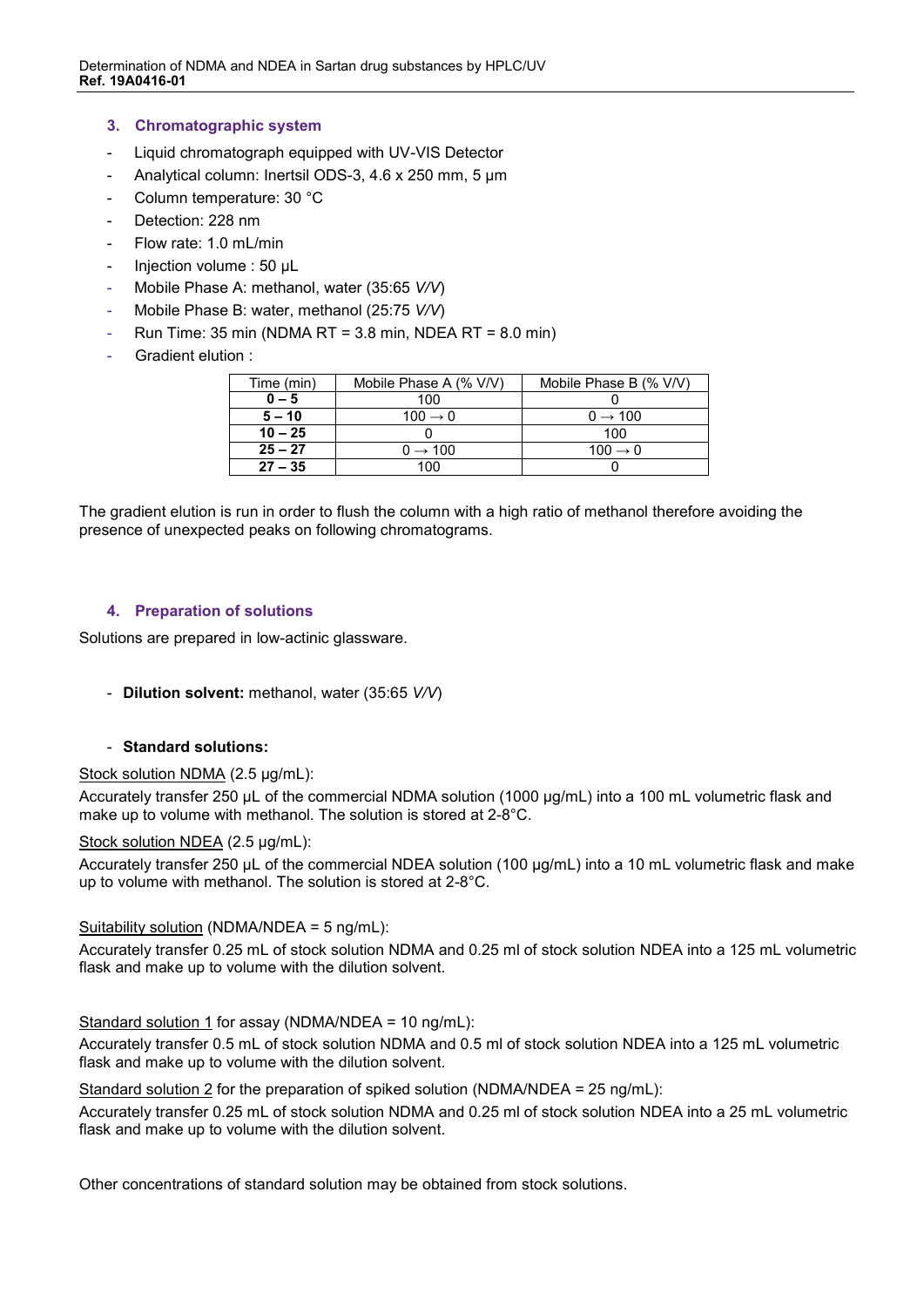## - **Test solutions for Valsartan drug substance (spike concentration NDMA/NDEA = 0.08 ppm)**:

Accurately weigh 320 mg of sample into a 15 mL centrifuge tube.

Add 1 mL of methanol, shake vigorously during 5 minutes and sonicate for 5 minutes more.

Add 4 mL of purified water and shake vigorously during 5 minutes.

Centrifuge the solution at 4000 rpm during 5 minutes. Transfer the supernatant solution into a 2 mL Eppendorf tube and centrifuge at 12000 rpm during another 5 minutes. Filter an aliquot of the latter supernatant solution through a 0.45 µm GHP membrane and transfer into an injection vial.

The *spiked solution* is prepared using the same previous protocol substituting 1 mL of methanol by 1 mL of standard solution 2.

## - **Test solutions for Losartan drug substance (spike concentration NDMA/NDEA = 0.10 ppm)**:

Accurately weigh 250 mg of sample into a 15 mL centrifuge tube and add 5 mL of dilution solvent in order to prepare the *test solution*. Shake vigorously during 5 minutes and sonicate for 5 minutes more.

Filter the solution through a 0.45 um GHP membrane and transfer into an injection vial.

The *spiked solution* is prepared using the same previous protocol replacing 5 mL of dilution solvent by 1 mL of standard solution 2 + 4 ml of dilution solvent.

### - **Test solutions for Irbesartan drug substance (spike concentration NDMA/NDEA = 0.08 ppm)**:

Accurately weigh 300 mg of sample into a 15 mL centrifuge tube and add 5 mL of dilution solvent in order to prepare the *test solution*. Shake vigorously during 5 minutes and sonicate for 5 minutes more.

Centrifuge the solution at 4000 rpm during 5 minutes. Filter an aliquot of the supernatant solution through a 0.45 µm GHP membrane and transfer into an injection vial.

The *spiked solution* is prepared using the same previous protocol replacing 5 mL of dilution solvent by 1 mL of standard solution 2 + 4 ml of dilution solvent.

### - **Test solutions for Candesartan drug substance (spike concentration NDMA/NDEA = 0.40 ppm)**:

Accurately weigh 62 mg of sample into a 15 mL centrifuge tube and add 5 mL of dilution solvent in order to prepare the *test solution*. Shake vigorously during 5 minutes and sonicate for 5 minutes more.

Centrifuge the solution at 4000 rpm during 5 minutes. Filter an aliquot of the supernatant solution through a 0.45 µm GHP membrane and transfer into an injection vial.

The *spiked solution* is prepared using the same previous protocol replacing 5 mL of dilution solvent by 1 mL of standard solution 2 + 4 ml of dilution solvent.

### - **Test solutions for Olmesartan drug substance (spike concentration NDMA/NDEA = 0.60 ppm)**:

Accurately weigh 83 mg of sample into a 15 mL centrifuge tube and add 5 mL of dilution solvent in order to prepare the *test solution*. Shake vigorously during 5 minutes and sonicate for 5 minutes more.

Centrifuge the solution at 4000 rpm during 5 minutes. Filter an aliquot of the supernatant solution through a 0.45 µm GHP membrane and transfer into an injection vial.

The *spiked solution* is prepared using the same previous protocol replacing 5 mL of dilution solvent by 2 mL of standard solution 2 + 3 ml of dilution solvent.

Other concentrations of spiked solutions may be obtained adjusting the preparation of solutions.